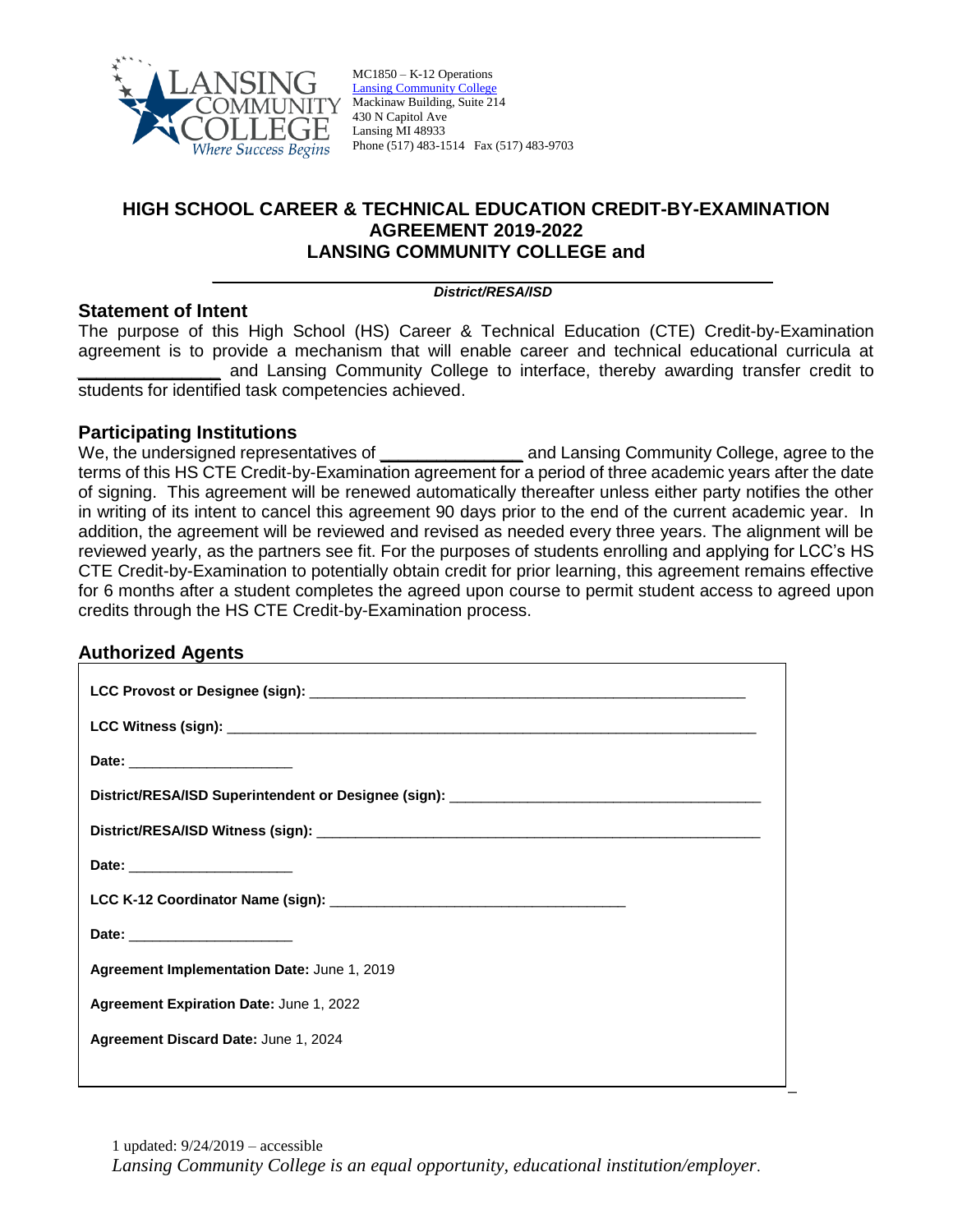

MC1850 – K-12 Operations [Lansing Community College](http://www.lcc.edu/) Mackinaw Building, Suite 214 430 N Capitol Ave Lansing MI 48933 Phone (517) 483-1514 Fax (517) 483-9703

# **Articles of Agreement**

- **1.** Indemnification: To the extent permitted by Michigan Law, *\_\_\_\_\_\_\_\_\_\_\_\_\_\_\_* and Lansing Community College (LCC) agree to indemnify and hold one another harmless from any and all claims initiated by student participants, their parents, survivors, agents, or third party beneficiary rights, arising from any negligent acts or willful misconduct on the part of either institutions or any of their employees.
- **2.** Definition: For the purpose of this agreement, HS CTE Credit-by-Examination describes the process that students may use to demonstrate they have met the scholastic equivalent and the learning outcomes for the course under consideration.
- **3.** High school students in grades 9<sup>th</sup> through 12<sup>th</sup> are eligible to participate in the HS CTE Creditby-Examination process based on items 4 - 7 below.
- **4.** All students must be applied and admitted to LCC and intend to study corresponding program of study.
- **5.** *\_\_\_\_\_\_\_\_\_\_\_\_\_\_\_* will provide students with the process of how to earn LCC transfer credit through HS CTE Credit-by-Examination process.
- **6.** Upon achievement of the required HS CTE Credit-by-Examination pass rate for the specific course(s) under consideration, LCC transfer credits for that specific course will be recorded on the student's transcript.
- **7.** A student must apply for transfer credits through the HS CTE Credit-by-Examination process within 6 months of completing the course(s) under consideration in order to be eligible for LCC transfer credit under this agreement.
- **8.** Credits earned through passing the LCC assessment during the HS CTE Credit-by-Examination process will become part of the total number of credits earned for program completion at LCC and will appear as transfer credit by course code, title, and credit hour(s) on the student's LCC transcript. No grades will be recorded. These courses may or may not transfer beyond LCC.
- **9.** LCC transfer credit through HS CTE Credit-by-Examination will be limited to a maximum of 16 semester credits.
- **10.** Tuition will not be charged for HS CTE Credit-by-Examination transfer credits under this agreement if the student completed the HS CTE Credit-by-Examination process within 6 months of completing the course(s) under consideration. After this timeframe, students will be required to pay the required fee per credit hour and follow the traditional [LCC Credit-by-](https://www.lcc.edu/academics/documents/pdf-policies/credits-by-examination-ro.012-app_10.04.19-rev_10.22.pdf)**[Examination](https://www.lcc.edu/academics/documents/pdf-policies/credits-by-examination-ro.012-app_10.04.19-rev_10.22.pdf)** process.
- **11.** An annual review and update of HS CTE Credit-by-Examination courses will be conducted by curricular specialists from the *\_\_\_\_\_\_\_\_\_\_\_\_\_\_\_* and LCC. If necessary, the occupational tasks and competency-based records used to measure achievement levels will be revised so that high school programs remain aligned with LCC courses for which HS CTE Credit-by-Examination is sought.